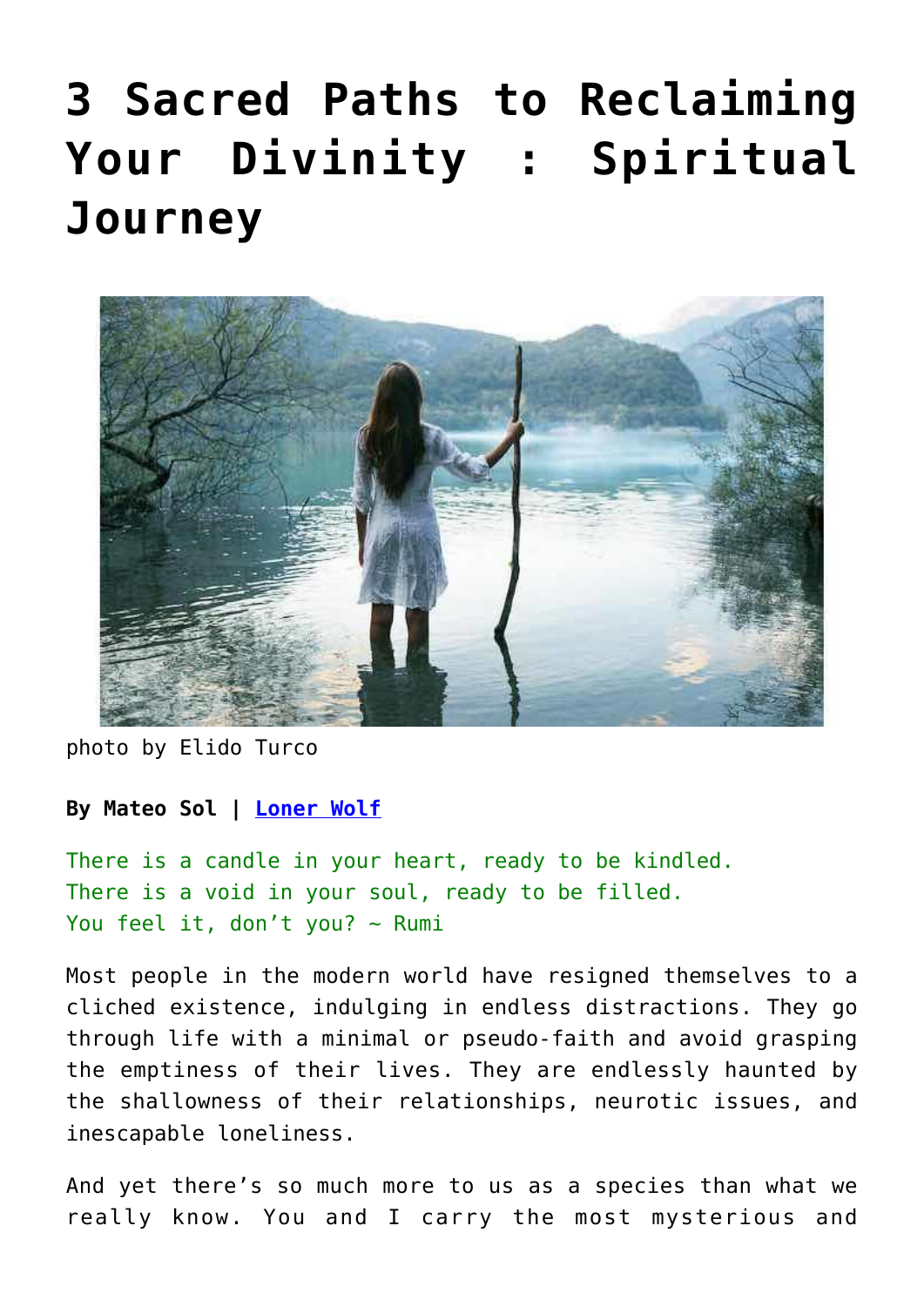magnificent qualities within us imaginable, yet we unknowingly guard and protect the great gift that is our Souls from the world. It's so easy for us to feel meaningless when we perceive ourselves as mere cogs in society's machine. The truth is that we are much more than slaves of 9 to 5 jobs. We are capable of creating deeply meaningful, mystical and fulfilling lives. We are capable of finding our true calling.

For centuries the indigenous people throughout the world have known that to fully explore the depths of the Soul we must venture into a spiritual journey of the unknown darkness within ourselves. In many ancient cultures, they had Elders and Shamans to encourage and oversee these journeys toward a deeper spiritual existence. Sadly, these days in our own cultures, we have lost such sacred rites and rituals. Instead, orthodox religion has replaced living spirituality with a theoretical god, dismissing and outlawing personal experimentation and union with the Divine.

## **Listening to Your True Calling**

*Related Article: [7 Strange Questions That Will Help You Find](https://consciouslifenews.com/7-strange-questions-that-will-help-you-find-your-life-purpose/11105850/) [Your Life Purpose](https://consciouslifenews.com/7-strange-questions-that-will-help-you-find-your-life-purpose/11105850/)*

People have felt this pull toward something greater than themselves since the beginning of time. Ancient cultures had many stories that served to illustrate the journey to wholeness or Nirvana. These journeys mythologist Joseph Campbell described as the "Calls to Adventure." A call to adventure is something we all experience at least once in life. When we embark on this adventure, we begin the process of gaining self-understanding and reclaiming our precious soul gifts.

The archetype of the hero or heroine discovering their true spiritual nature goes back thousands of years. The Greek's told the story of Orpheus who descended into the underworld to rescue his bride Eurydice from Hades. The Nordic people had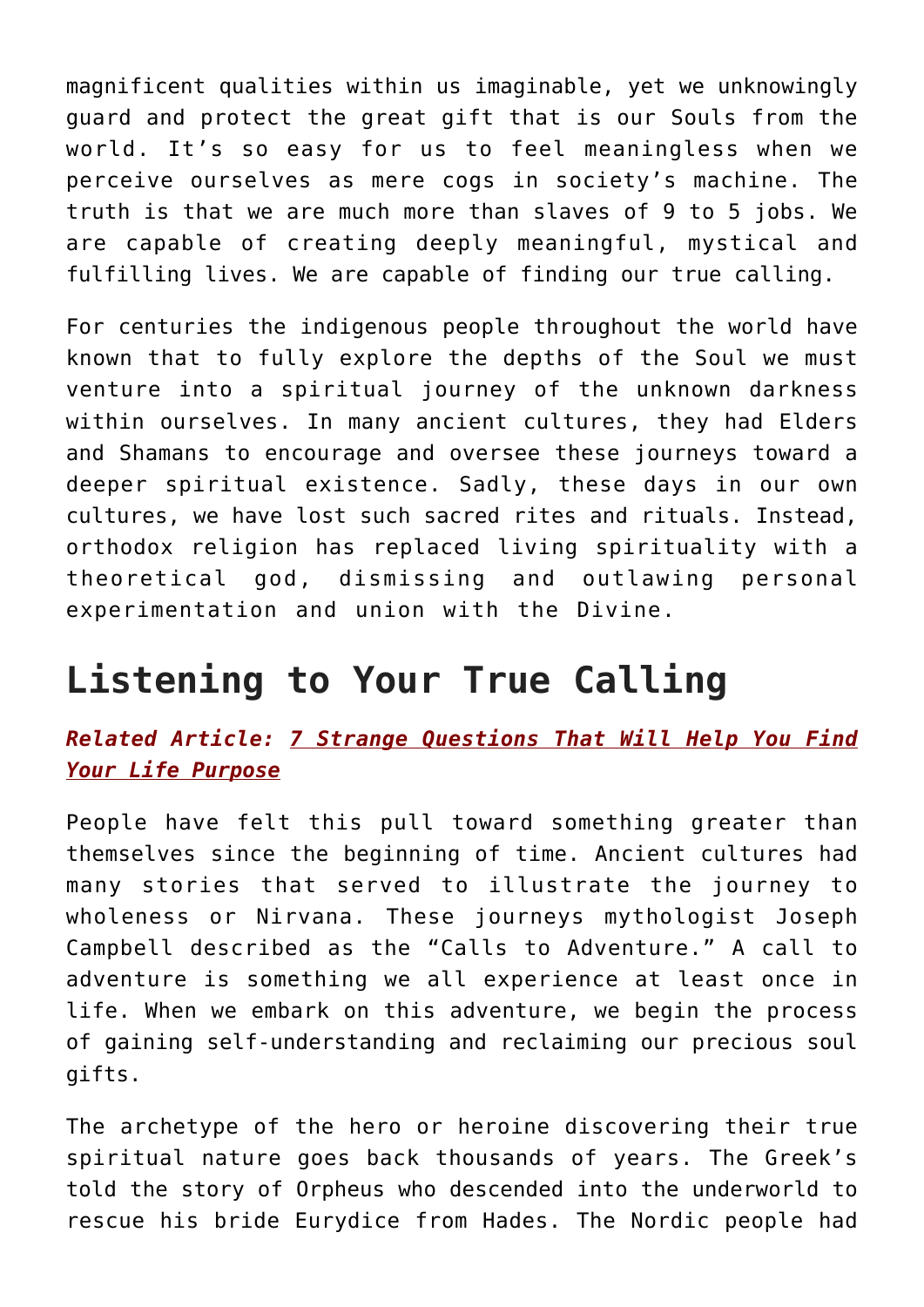their hero-warrior Beowulf, and the Sumerian's wrote of Inanna who battled her sister in the dark world. Through history, there have been so many stories of individuals who have struggled through hardship to find themselves.

#### *Related Article: [A Journey Into Finding Your Life Purpose](https://consciouslifenews.com/journey-finding-life-purpose/1173977/)*

These heroes symbolize our spiritual journeys: of leaving everything behind, entering the unknown, encountering countless unconscious monsters, and finally returning back home with a sense of renewed fulfillment and wisdom.

## **The Three Worlds of the Spiritual Journey**

The breeze at dawn has secrets to tell you. Don't go back to sleep. You must ask for what you really want. Don't go back to sleep. People are going back and forth across the doorsill where the two worlds touch. The door is round and open. Don't go back to sleep.  $\sim$  Rumi

At some point in life, we all experience the "call to adventure." Often our journeys start when we experience sudden [spiritual awakenings](https://lonerwolf.com/spiritual-awakening-symptoms/) or the dark night of the soul. Often without wanting to, we are cast onto the path of soul expansion.

#### *Related Article: [The Dark Night Of The Soul](https://consciouslifenews.com/dark-night-soul/1166186/)*

Like you, I have wandered these paths and have at times wound up lost and confused. For this reason, I find it useful to map out the spiritual journey in a way that helps the human mind know where it is, and where it will go next. My Andean ancestry speaks of three worlds that we can experience in life: the Upper World(Hanaq Pacha), the Middle World (Kay Pacha) and the Lower World (Ukhu Pacha).

In many traditions and mythologies, these three worlds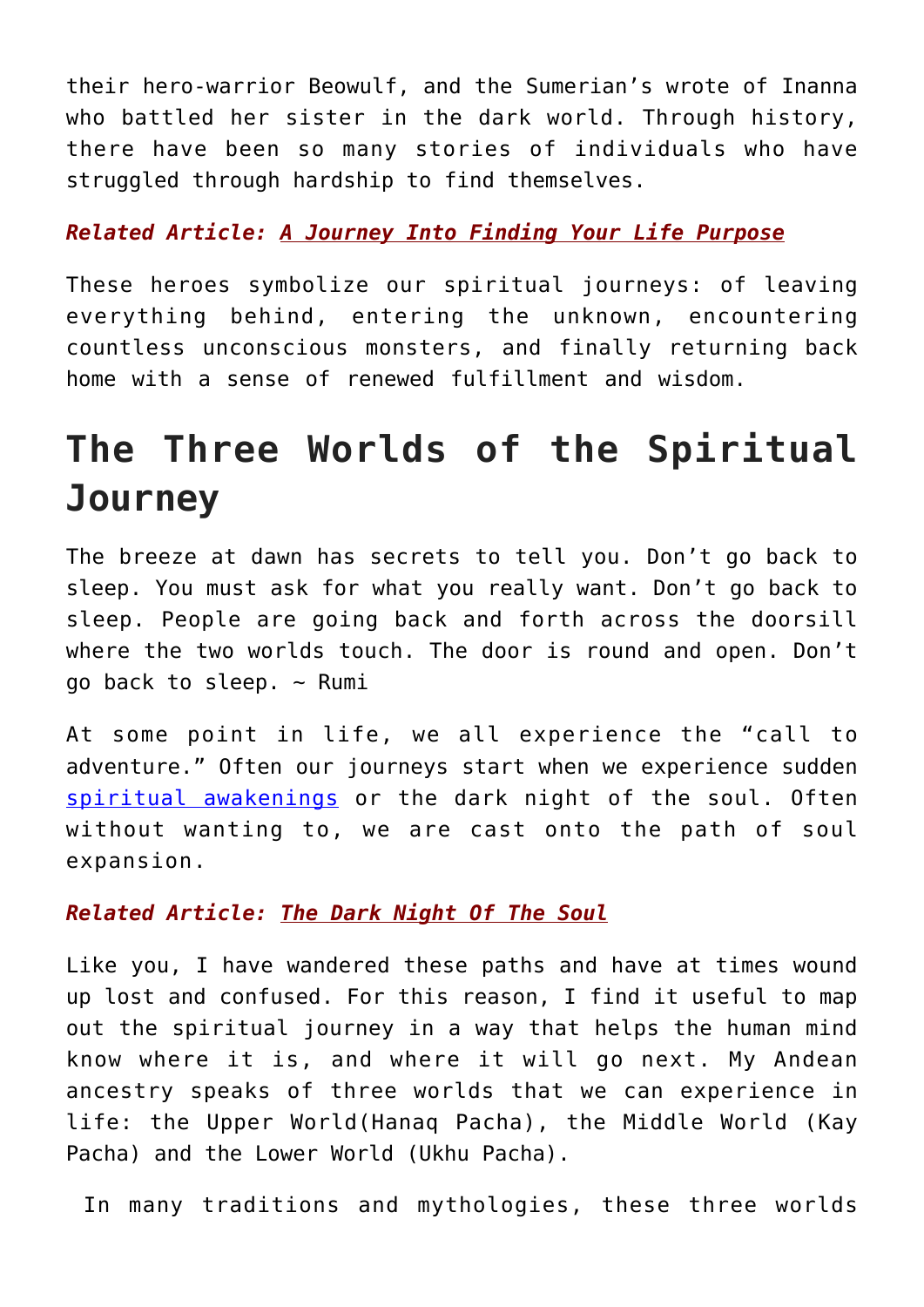correspond to the different realms of Self. The Upper World is the home of Spirit, the Underworld the home of Souls, and the Middle World is the home of the physical body and human ego. Different practices and techniques are used in each of the three realms to help us spiritually mature and rediscover joy, peace, and wholeness.

Below I'll explore each of these realms with you:

### **Middle World**

#### **Purpose: Personality development**

In our everyday lives, we function within the middle world. The middle world is responsible for our ego development, and yet many people on the spiritual path ignore this vital element of inner growth. Without developing a healthy personality, our spiritual growth reaches a dead end.

In life, we all begin within the middle world, or physical realm. As children and teenagers, we go through various years of personality change and growth. Finally, as adults, we all have developed unique personalities. Yet many of us fail to continue our self-development, getting lost in corporate jobs and the pursuit of money, status, and fame.

The goal of the middle world path is to develop a healthy personality or ego. Tasks involved in this process involve the exploration of core emotional wounds, [self-love](https://lonerwolf.com/self-love-doctor-of-the-soul/), and the cultivation of [authenticity.](https://lonerwolf.com/authenticity/) A healthy adult ego will be able to love freely, be vulnerable, express creativity, and display empathy towards others.

We cannot develop a healthy personality by using techniques from the Upper or Under World such as meditation or shadow work. Instead, we must use techniques that pertain to ego development and healing such as assertiveness training, nonviolent communication techniques, cognitive behavioral therapy, NLP, and other psychological avenues of selfdevelopment.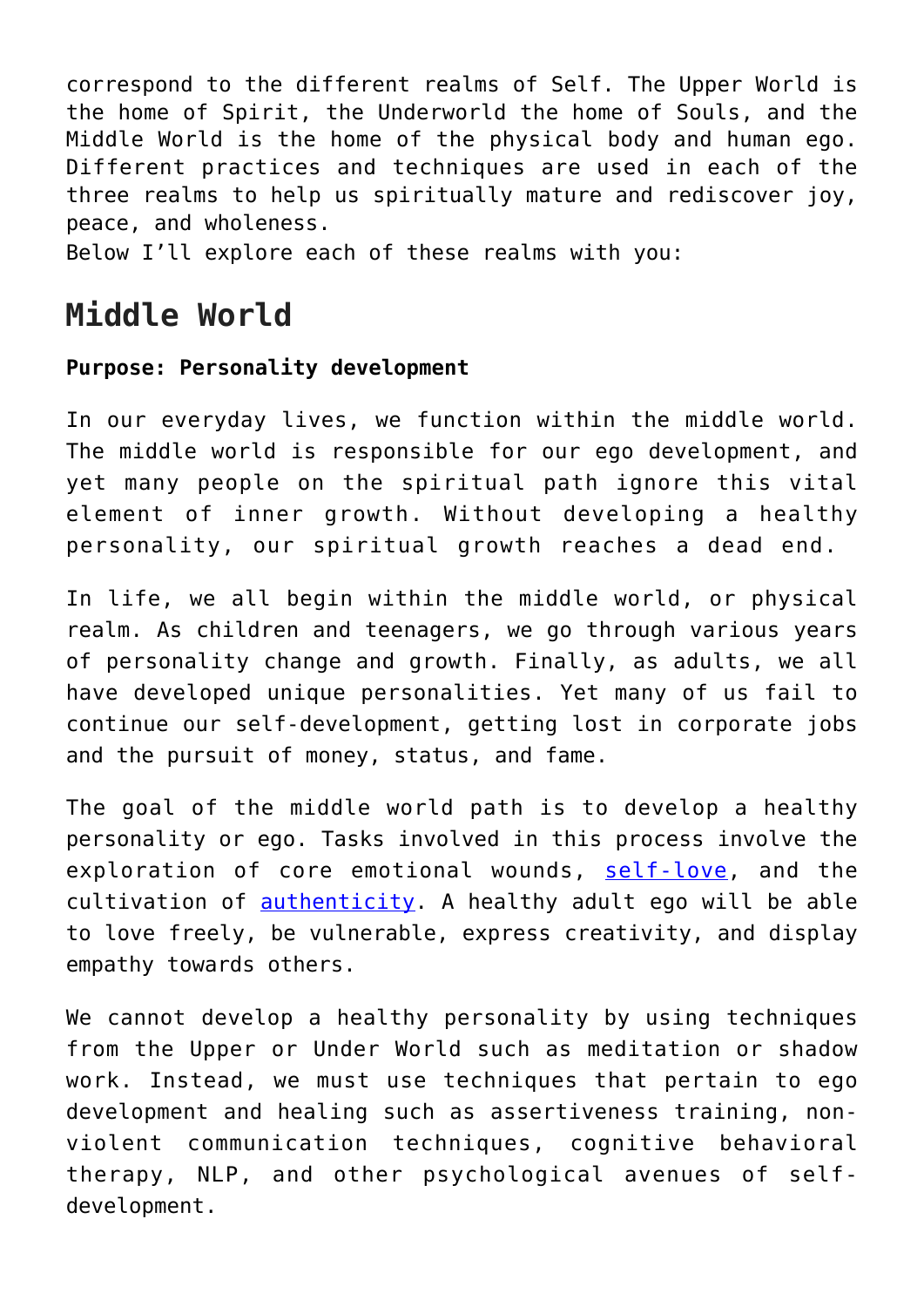## **Under World**

#### **Purpose: Soul discovery**

Our Soul is the vital, mysterious and wild core of our individual selves. It is a unique essence in each of us that goes deeper than our personalities. Think of the Soul as one of many streams that run back to the ocean of Spirit, or one of many unique clouds on the endless sky of Spirit. Our Souls contain our heartfelt purposes, unique meanings, gifts, and the ultimate significance of our individual lives. To access these deep layers and qualities we must descend into the Under World of our unconscious minds.

Unfortunately, for thousands of years, our culture has "protected" us from the hardships and dangers of the descent into the Soul. This has been done through the establishment of comfortable, predictable and clockwork lives that revolve around material pleasures and shallow values. In fact, thanks to religious thought, the descent into our Under Worlds has been condemned as "evil" and wayward. Only Shamanic cultures and a few Western mystical schools like Hermeticism and Alchemy have dedicated themselves to exploring the Under World.

The descent into the Under World has been so feared and avoided because it is a perilous journey. There is a reason why Christianity referred to this place as "hell." Within our, Under Worlds lie our repressed thoughts, feelings, desires, and even denied gifts. Often when we descend or ascend, into ourselves, we come across many demons, ghastly creatures and other parts of our Shadow Selves that we've been hiding from.

Yet despite the fact that the Under World journey can be such a harrowing and haunting experience, it is ultimately a powerful odyssey. Only by descending into our personal Under Worlds can we truly come to terms with our true life callings, talents, gifts, and deepest values.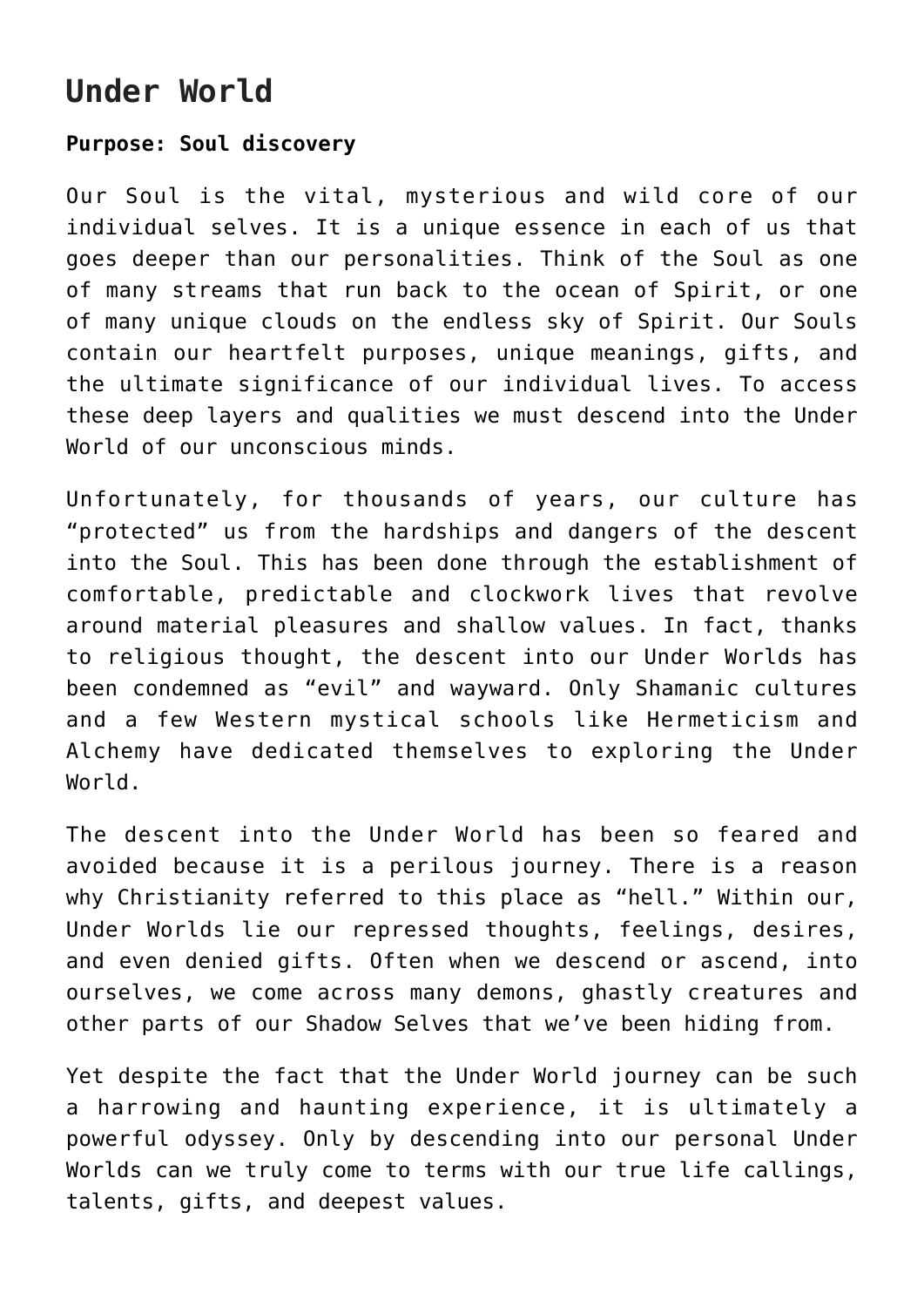Under World, or soul work techniques, include practices that allow us to access altered states of consciousness. These may include crafts such as [lucid dreaming](https://lonerwolf.com/lucid-dreaming/), drumming, [shadow work,](https://lonerwolf.com/shadow-work-demons/) shamanic trances, vision quests, etc.

## **Upper World**

#### **Purpose: Uniting with Spirit**

The Upper World journey, or that of the ascent, is what we often refer to as Self-Realization. There comes a moment in our journey between the middle world and the underworld in which a perfect balance is formed, allowing us to move up into the Upper World. For example, it's much harder to "Spiritually Awaken" to the Upper World when our unconscious minds are plagued with deep childhood traumas (that stem from the underworld), trust issues (underworld problem) and poor selfesteem (middle world problem).

We enter the path of ascent into the Upper World when we learn to surrender our ego identification and soul identification. Ultimately, we not only intellectually understand that everything is One, but we experience it at a core level. At this point, we are free from the illusion of having a separate self. This has also been commonly referred to as the state of Enlightenment. (I've written about this topic further in [this a](https://lonerwolf.com/awakened-soul-reincarnation/)rticle.)

This permanent shift of consciousness is about merging with the Infinite, Divine, Eternal and Absolute. Techniques used to taste this state of being are often found in the mystical schools of Zen, Kundalini, Taoism, Sufism, and disciplines such as meditation and yoga.

Note: Unfortunately many people in the spiritual community believe that ascension is all that is needed to experience peace and wholeness. As a result, the middle world and underworld paths have been cast aside as if they don't matter.